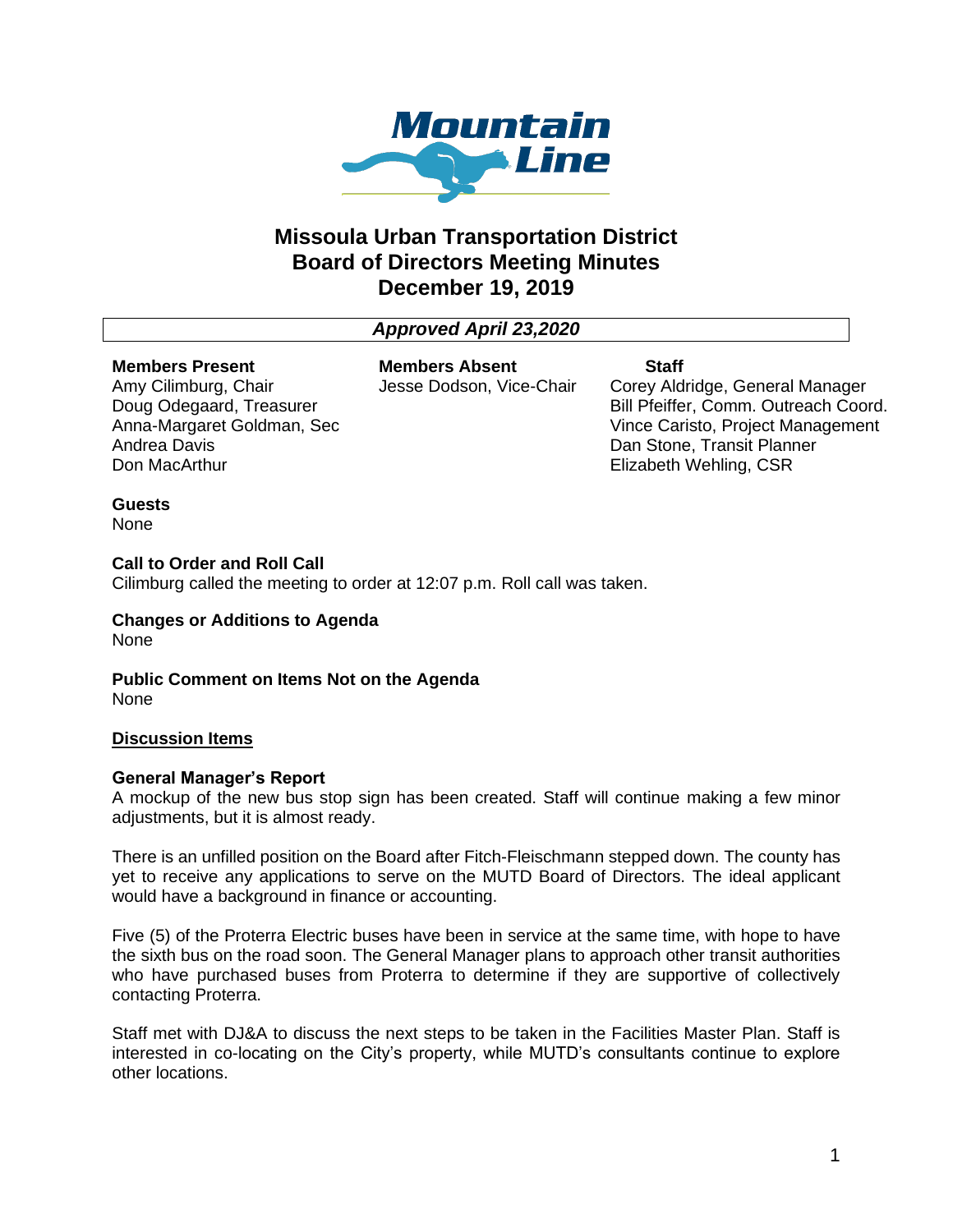Over 100 resumes were received for the Communications and Outreach Marketing Specialist position. Staff will continue narrowing down the resumes to take a second look at and hope to begin interviews in January.

Bill Pfeiffer, MUTD's Community Outreach Coordinator, will be leaving the organization on December 27. Pfeiffer joined MUTD in 2015 at the point when Zero-fare was implemented. He brought an outstanding skillset to the position and will be greatly missed.

# **Action Items**

## **Minutes of October 29, 2019**

Davis made a motion to approve the minutes of October 29, 2019, seconded by Goldman. The motion carried unanimously.

## **Minutes of November 21, 2019**

Odegaard made a motion to approve the minutes of November 21, 2019, seconded by MacArthur. The motion carried unanimously.

## **Strategic Plan Update**

Caristo updated the Board on changes to the Strategic Plan. Staff made revisions within the Plan using recommendations given by the Planning Committee. The Board discussed additional amendments to language recommended by Staff, as well as changes to the map on page 53 to reflect the City's growth policy boundary.

Goldman made a motion to authorize the General Manager to execute and publish the proposed revisions to the 2018 Strategic Plan, including changes to page 5 and page 53, and give Staff authority to add references to the city growth policy boundary throughout the Plan, seconded by MacArthur. The motion carried unanimously.

### **Stillwater Phase 1 Petition for Removal from Transportation District**

Stone reviewed the petition for removal from the Transportation District submitted by the Stillwater Phase 1 subdivision. After being submitted to the Missoula County Elections Office, it was determined that there were over 51% of qualified voters involved in signing the petition, making it a valid petition.

This petition was made at a time when staff and the Board were in the process of considering amendments to the strategic plan that will guide the Board in making decisions on petitions for removal from the district. Given the timing of this petition, the Board determined to take no action. The Board will apply use the recent amendments to the strategic plan to decide on future petitions for removal.

Odegaard made a motion to take no action on the petition to remove properties within the Stillwater Phase 1 subdivision from the Missoula Urban Transportation District, seconded by Goldman. The motion carried unanimously.

### **Changes to Bus Stop Locations**

Stone discussed the proposed changes to bus stop locations in the Bus Stop Master Plan. At the October Board Meeting, members of the public addressed their concerns about locations identified in the Plan and changes that should be made.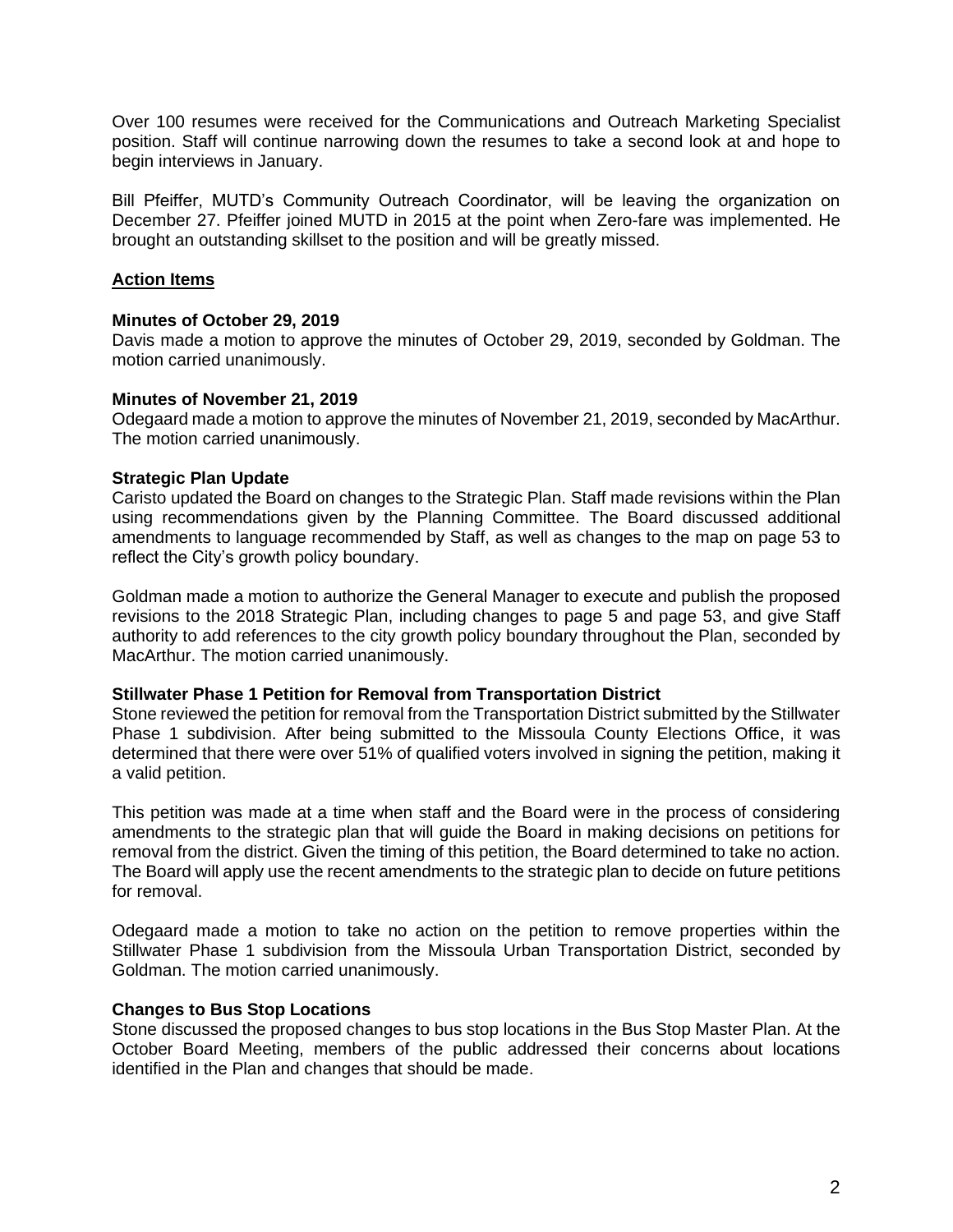Prior to the November Planning Meeting, Staff had the opportunity to meet with City Engineering to assess and recommend changes to bus stops in question. Using the recommendations from the City and community members, Staff revised the bus stop locations and sent out letters to newly affected property owners. No comments have been received by the letter recipients.

Davis made a motion to approve the proposed changes to bus stop locations and authorize the General Manager to update the Bus Stop Master Plan accordingly, seconded by Odegaard. The motion carried unanimously.

## **2020 Meeting Schedule**

The Board reviewed the proposed meeting schedule for calendar year 2020.

Goldman made a motion to approve the proposed regular meeting schedule for 2020, seconded by Odegaard. The motion carried unanimously.

### **Election of Board Officers and Committees for 2020**

Cilimburg opened the floor for nominations for 2020 Board Chair. MacArthur nominated Dodson as Board Chair. Cilimburg opened the floor for a second and third nomination for Board Chair, no other nominations were made. The Board unanimously voted Dodson as Board Chair for 2020.

The Board will elect the Vice-Chair, Secretary, Treasurer, and committee representatives at the next board meeting.

## **Computer Aided Dispatch/ Automatic Vehicle Location Software, License and Hosting Renewal**

Caristo explained the CAD/AVL software which provides real-time bus location and arrival information to the web and smartphone apps. Cost increase of renewal between 2019 and 2020 is due to a discount given by Clever Devices after a server outage interrupted service.

Odegaard made a motion to approve the license, hosting and maintenance agreement with Clever Devices in the amount of \$46,968, seconded by Davis. The motion carried unanimously.

### **Purchase of Two (2) 35-Foot Battery Electric Buses**

Caristo reviewed the purchase of two (2) electric buses from Gillig, Inc. A few members of Staff toured Gillig's factory in November and had the opportunity to ride on one of the electric buses and were very impressed by the bus.

MUTD's fleet is comprised of twenty (20) Gillig buses, representing 67% of the fleet. All of the parts for these new buses, with the exception of the drivetrain, will be parts used on current MUTD buses, making it easier for Staff to maintain and repair these buses. This procurement did not require an RFP due to staff utilizing a state purchasing contract from the Commonwealth of Virginia.

Goldman made a motion to approve the purchase of two (2) 35-foot battery electric buses from Gillig, Inc. of Livermore, CA for a total contract price of \$1,770,926, plus a 1% contingency, seconded by MacArthur. The motion carried unanimously.

### **Purchase of Four (4) Cutaway Paratransit Vehicles**

Caristo discussed the purchase of four (4) cutaway Paratransit vehicles. Each year, the State of Montana allocates money to MUTD for Paratransit vehicle purchases. These vehicles will replace comparable aging vehicles in the current fleet.